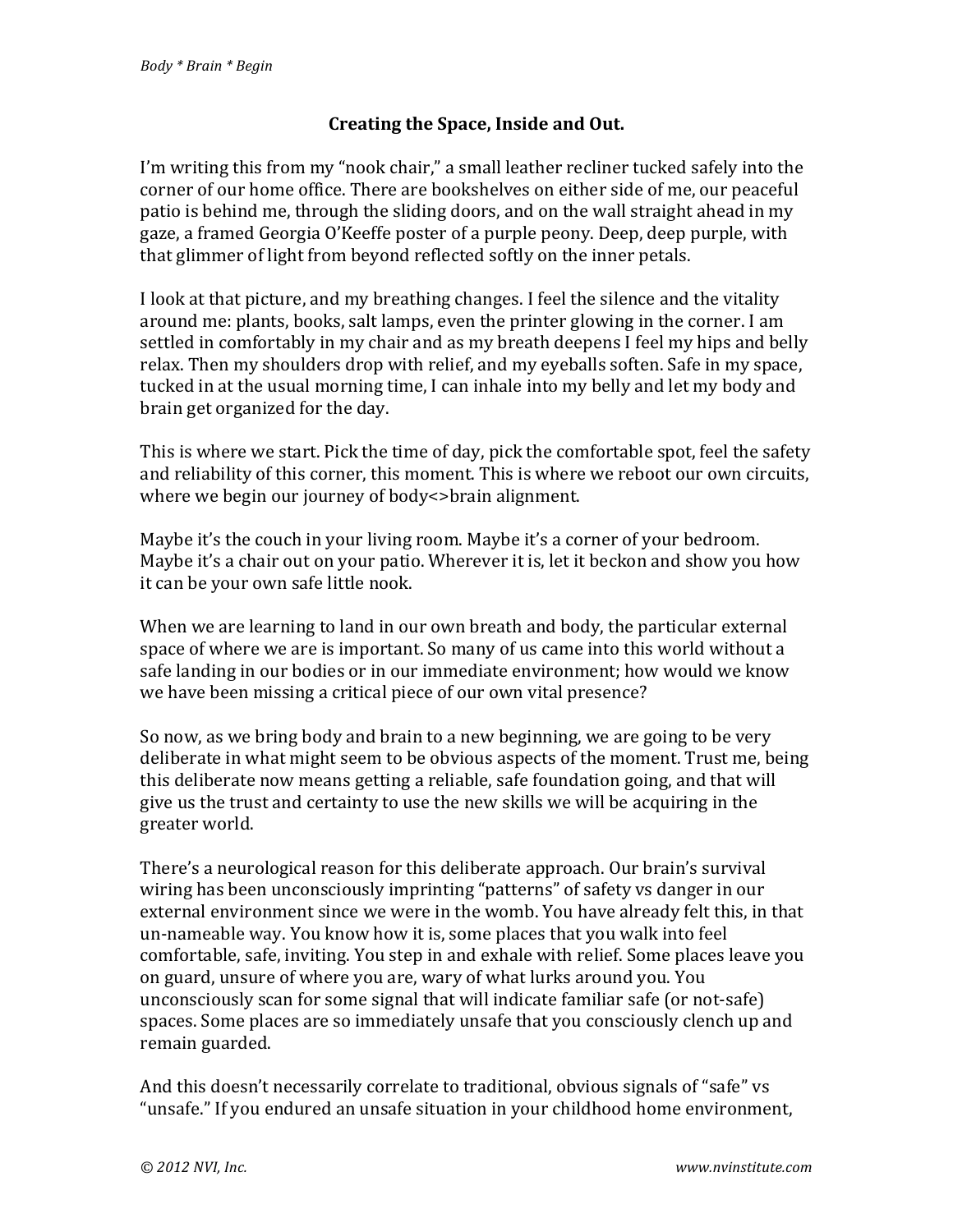your nervous system was busy imprinting danger signals, ranging from the obvious threatening triggers to the far more unconscious patterns (wallpaper patterns, smells of dinner cooking, sounds of the TV, doors slamming, water running...). Normally innocuous elements get patterned for danger signals in our unconscious radar, and then put us on alert in ways that our frontal lobes can't figure out.

So, now we have the opportunity to create the best space for us in this moment. It may be a tumultuous environment that you live in now, but somewhere there is a safe corner to tuck in and begin breathing. It may take a few tries to let the best spot show you where it is. But go, start exploring!

\*\*\*

What did you learn? After too big, too noisy, too open, what was just right? Where is your safe nook?

Tell me more. Door open or closed? Music playing or silent? IPod in sound dock or with earbuds? Visual input (poster, picture, figurine) to trigger visual  $>$  body response? Scented candle or incense nearby?

At first, you may not have language for this. It may just "feel right." That's great, start there. The rest of the details will fill in over time.

\*\*\*

Now, settle into your new "nook" for just a few minutes of breathing. Get your belly breath going, let your bottom unclench and your shoulders drop, make squishy eyeballs. Breathe. Here's a 7-minute track to follow:

https://s3.amazonaws.com/drcathyholwayNVI/NVI+PN+med+1.wav

Breathe It, Feel It, Name It, and Welcome to your "nook."

What's the Naming? What's your Word?

\*\*\*

Let's explore that naming a little more.

Practicing Presence #1.

Three things about the structure of my "nook" environment that make it feel like a safe space are:

1. 2. 3.

When I am my safe "nook" environment, that lets me feel  $*$   $*$  in my body.

- 1. 2.
- 3.